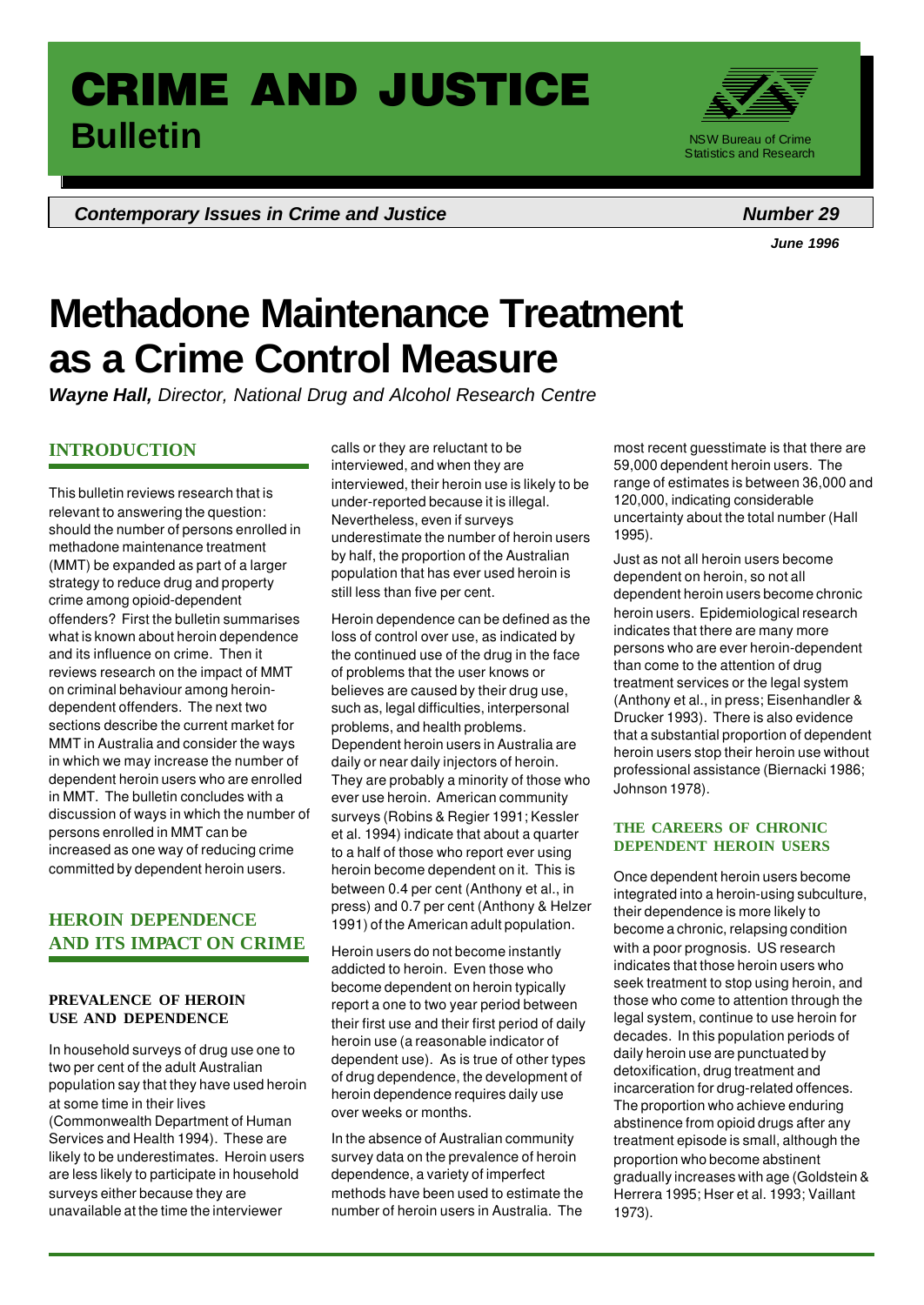The low rates of abstinence after treatment are not surprising as most dependent heroin users enter drug treatment reluctantly (Gerstein & Harwood 1990). They often do so under informal pressure from family and friends, or under legal coercion because they have been charged with a drug or property offence. In these circumstances it is unsurprising that the proportion completing treatment, and the proportion of these who achieve sustained abstinence is so low. In the year after drug treatment, the majority relapse to heroin use, and over 20 years or more, the chances of treated dependent heroin users becoming and remaining abstinent are approximately one in three, roughly equal to their chances of dying prematurely.

Dependent heroin users have a substantially increased risk of dying prematurely from: drug overdoses, violence, infectious diseases spread by sharing contaminated injecting equipment, and alcohol-related causes (Goldstein & Herrera 1995; Hser et al. 1993; Joe & Simpson 1990; Vaillant 1973). Mortality studies among heroin users treated before the advent of HIV/AIDS indicated that they were 13 times more likely to die prematurely than their age peers (English et al. 1995). More recently, HIV/AIDS has been added to the causes of premature deaths among heroin users in the USA and Europe. Emerging evidence suggests that this will become a more important cause of premature death among heroin users in Australia in the future, as will liver disease and cancers caused by infection with the hepatitis C virus (Crofts et al. 1993).

#### **HEROIN USE AND CRIME**

Heroin users who come to attention through the legal system and drug treatment services typically engage in high rates of criminal activity, such as drug dealing; robbery; break, enter and steal; forgery; and shoplifting. Heroindependent women may be involved in prostitution (Hall et al. 1993; Bell et al. 1992; Bell et al. 1995). Lehman and Simpson (1990) found that 99 per cent of a cohort of 490 American heroin users reported that they had engaged in some form of illegal activity during a 12-year period after treatment, and 60 per cent had spent a year or more in gaol. High

rates of convictions have been reported among methadone applicants in Australia: 90 per cent had one or more convictions, 76 per cent for drug offences, and 78 per cent for property offences (Hall et al. 1993).

There is no doubt that heroin use and crime are associated but there is disagreement about why they are associated (e.g. Dobinson 1989; Chaiken and Chaiken 1990; Hammersley et al. 1989). The interpretation most often favoured in public discussion is that heroin users commit property crimes to finance their heroin use. There are two alternative explanations. One is that property criminals are more likely to become dependent heroin users. The other is that crime and drug use have common causes, such as, multiple social disadvantage, or a criminal subculture that encourages heroin use and crime (Clayton & Tuchfield 1982; Hammersley et al. 1989; McBride & McCoy 1982).

There is some support for each of these alternative explanations. At least half of treated heroin users are involved in property offences before they first use heroin (Dobinson & Ward 1984, 1987; Hall et al. 1993) This is especially so among male heroin users; women are more likely to be recruited to heroin use by a heroin-using male sexual partner so their criminal activities are more likely to follow their heroin use (Hser et al. 1987; Hall et al. 1993).

Longitudinal studies in the US also indicate that certain personal attributes and life experiences make young people more likely to use heroin and to engage in crime (Elliott et al. 1985; Jessor & Jessor 1977). For example, adolescents who have a history of poor school performance, who begin to use alcohol and tobacco in their early teens, and who have a juvenile criminal history, are those who are most likely to associate with other socially deviant and delinquent peers, and to use heroin in their late teens (Elliott et al. 1985; Jessor & Jessor 1977; Kandel 1993).

Nonetheless, dependent heroin use affects the frequency with which heroin users engage in criminal acts. McGlothlin et al. (1978) studied the criminal and drug use careers of 590 heroin addicts in California and Ball et al. (1983) studied 343 heroin users in Baltimore. Both

groups found a much higher rate of selfreported crime when heroin was used daily than when users were abstinent in the community. In Ball et al.'s study when users were abstinent there was a 75 per cent drop in the number of days that they engaged in crime. McGlothlin et al. showed the same pattern in the frequency of recorded arrests, indicating that the relationship between self-reported heroin use and crime was not the result of response biases. Similar results have been reported among heroin-using property offenders and methadone maintenance patients in Australia (Dobinson & Ward 1984, 1987).

#### **THE COMMUNITY IMPACT OF HEROIN-RELATED CRIME**

Only a small proportion of adults ever become dependent on heroin but the frequency with which they engage in crime and the range of their criminal activity has a major impact on the communities within which they live. Studies of the criminal behaviour of heroin users in New York City indicate that their major criminal activity was low level drug dealing (Johnson et al. 1985). Heroin users in this study committed an average of 665 crimes related to drug distribution in a year, activities for which they were often paid in drugs. Drug dealing also provided them with an incentive to initiate friends and acquaintances into heroin use, thereby encouraging the spread of heroin use among their social networks and the communities in which they lived.

Johnson et al. (1985) found that property crimes of robbery, burglary, shoplifting and other forms of theft provided a substantial part of the cash income used for drug purchases. The frequency with which these offences were committed produced very large numbers of property crimes. Johnson et al. estimated that 100 daily heroin users in New York City in 1980 committed an average of 20,900 property offences in a year. Each of these 100 users imposed an estimated economic cost of \$22,840 per annum on victims of property crimes, such as householders who were robbed, or the owners of stores from which goods were shoplifted for resale.

The property crime committed by dependent heroin users affects not only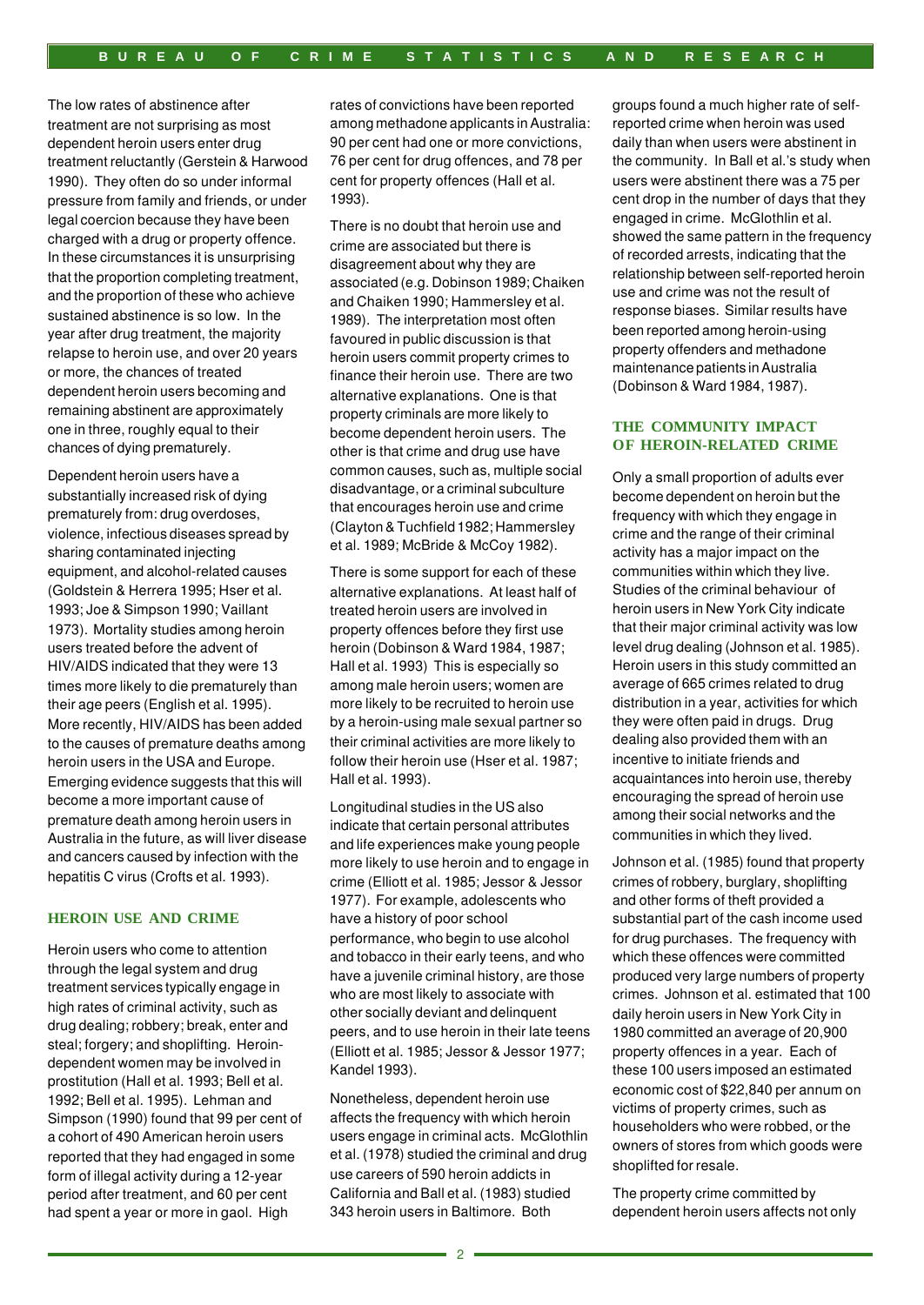those whose homes are robbed, but also those whose household insurance premiums are increased to meet the claims of others who have been robbed. It also affects those who have to pay higher prices for goods purchased in stores with high rates of shoplifting. High rates of property crimes also reduce the quality of community life more generally by increasing fear of crime, by increasing the costs of home security, and by reducing the amenity of community living.

## **METHADONE MAINTENANCE TREATMENT (MMT) AS A CRIME CONTROL STRATEGY**

Methadone Maintenance Treatment (MMT) involves the substitution of methadone, a long-acting, orally administered, opioid drug for the shorteracting heroin that is typically injected (Dole & Nyswander 1965, 1967). Methadone provides a legal and controlled supply of an orally administered opioid drug which only has to be taken once a day because its long duration of action eliminates opiate withdrawal symptoms for 24 to 36 hours. When given in high or 'blockade' doses, it also blocks the euphoric effects of injected heroin, thereby providing an opportunity for the individual to improve his or her social functioning by taking advantage of the psychotherapeutic and rehabilitative services that are an integral part of many MMT programs.

There is good evidence that MMT reduces heroin use among dependent heroin users (Gerstein & Harwood 1990; Hubbard et al. 1989; Mattick & Hall 1993). Given this, and that heroin use is a contributory cause of crime among dependent heroin users, a policy worth considering is expanding MMT as one way of reducing heroin-related crime. Other forms of drug treatment also reduce heroin use and crime (Gerstein & Harwood 1990) but MMT is the focus of this bulletin because it has a number of advantages over alternative approaches. It is a more popular form of treatment than its competitors (Marsh et al. 1990) in that it attracts more users into, and retains more of them in treatment (Ward et al. 1992). It has the strongest research evidence for its effectiveness (Mattick & Hall 1993) and it is also more cheaply and easily provided to large numbers of dependent heroin users than other types

of drug treatment (Gerstein & Harwood 1990: Hubbard et al. 1989).

## **THE IMPACT OF MMT ON CRIME**

#### **MEASURING CRIME RATES**

Studies of the impact of MMT on criminal behaviour have typically used one or both of two methods to measure crime rates: self-reported criminal behaviour, and official records of arrests and convictions for property and drug offences. Selfreported crime is reported over a period such as a year, either as the number of specific offences the person reported engaging in, or as the number of days in which they engaged in any criminal offence ('crime days'). Both measures are often retrospectively assessed over the previous year and sometimes over decades (e.g. Anglin et al. 1993).

Each method of measuring crime has its strengths and weaknesses. Official records are affected by variations in police effort. They also seriously underestimate crime rates because the rate of detection of the more common property and drug offences is so low. Comparisons of self-reported and records of convictions suggest that less than one per cent of property offences (such as burglary and theft) are detected by police (Ball et al. 1983).

Self-reported criminal offences provide better indicators of the rate of the majority of criminal offences that go undetected (Ball et al. 1983; McGlothlin et al. 1978). Studies reveal that when credible assurances of anonymity and confidentiality are provided, self-reported arrests and convictions are reasonably consistent with official records (Darke et al. 1992) and reasonably consistent with each other when repeated over time (Anglin et al. 1993). Even so, they are subject to deliberate under- or overreporting of offences, and to the errors that occur when individuals retrospectively report on the frequency with which they engage in common but variable forms of behaviour (Johnson et al. 1985).

## **RANDOMISED CONTROLLED TRIALS**

The gold standard for evaluating the effectiveness of any treatment is a

*reproducible* demonstration in a *randomised controlled trial* that the treatment produces a superior outcome to no treatment or minimal treatment. The simplest type of randomised controlled trial is one in which people with a condition (e.g. opioid dependence) are randomly assigned to receive either the *active* treatment (e.g. methadone maintenance) or a comparison treatment (e.g. detoxification).

The evaluation of treatment effectiveness requires a comparison treatment so that one can discover what would have happened if the patient had received a different treatment, including no treatment at all. The aim of randomisation is to ensure that the subjects who are allocated to the treatment and the comparison conditions do not differ in any systematic way. Only when the two groups have been assigned in this way can one be confident that a difference in treatment outcome reflects the effects of the treatment rather than the pre-existing characteristics of the subjects who received the different treatments.

Dole et al. (1969) conducted the first randomised controlled trial (RCT) of MMT in New York. Their subjects were imprisoned, recidivist opioid addicts who had at least four years history of opiate use. Thirty-four men who became eligible for release over a four month period were invited to participate in the trial, 32 of whom accepted the offer. Sixteen were randomly assigned to methadone maintenance (with 12 entering treatment), and 16 were randomly assigned to a no treatment waiting list. Methadone maintenance was commenced before leaving prison and continued after release.

Both groups were followed up for 12 months after their release and only one subject in each group was lost to followup. There were dramatic differences in favour of methadone maintenance when outcome was assessed by rates of imprisonment and return to daily heroin use. Of the 12 persons who entered methadone maintenance, half were employed or in school, and three had been imprisoned, whereas all 16 of those in the control condition had returned to gaol. Similarly, whereas all 16 of the control condition had returned to daily heroin use, none of the persons in methadone had done so, even though 10 out of 12 had used heroin since their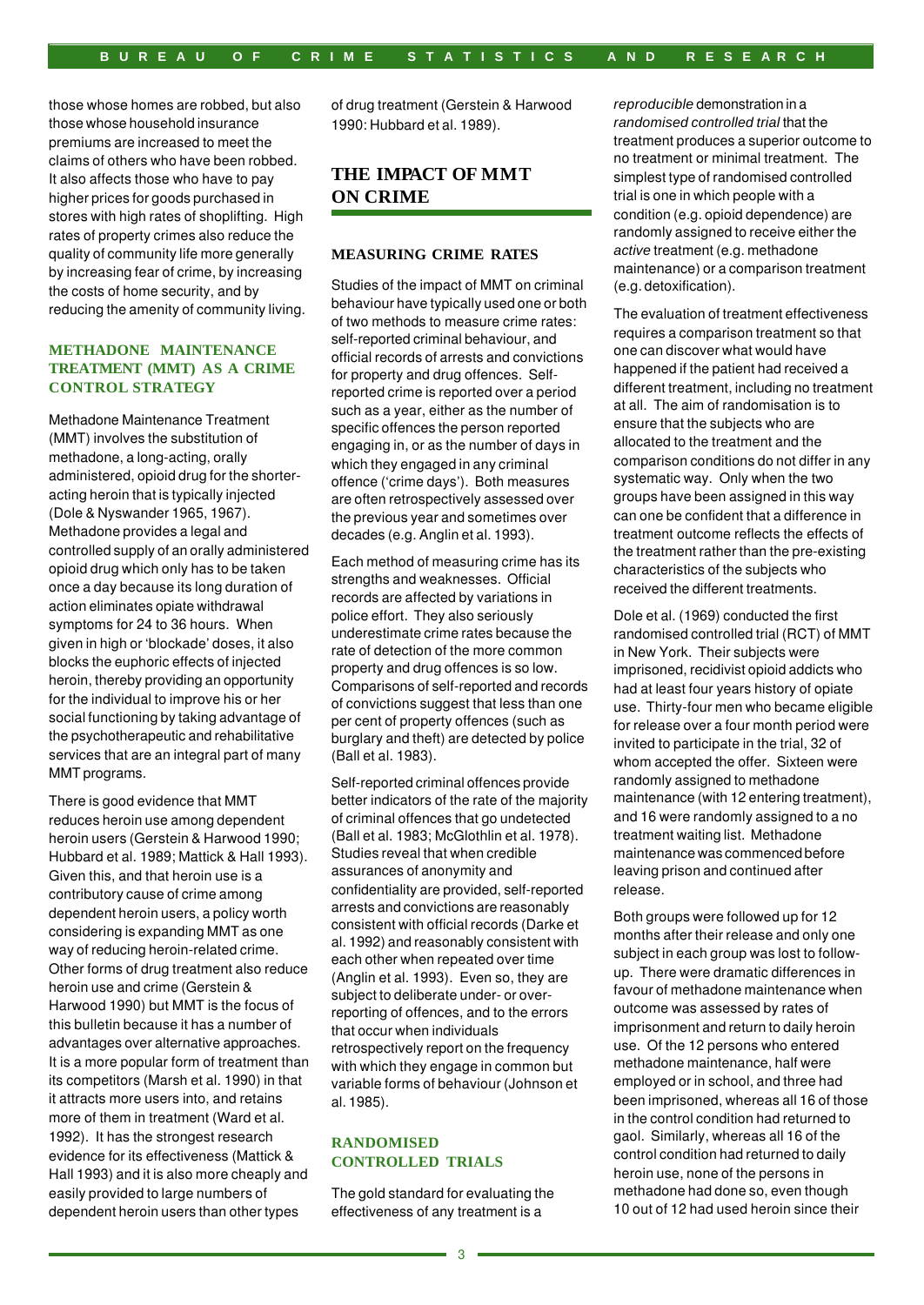release, and three continued to use intermittently.

A few additional randomised controlled trials have involved small numbers of patients, followed up for short periods (e.g. Newman & Whitehill 1979; Gunne & Grönbladh 1981). All such studies have nonetheless produced positive results. A more confident judgment of the efficacy of methadone depends upon the corroborative results of observational studies in which statistical forms of control have assessed the plausibility of the major alternative explanations of apparent effectiveness which are dealt with by randomisation in controlled trials.

#### **OBSER VATIONAL STUDIES**

The most convincing observational studies are controlled studies in which persons who select MMT are followed prospectively, and their heroin use, crime and other outcomes compared with those of persons who selected other forms of treatment (e.g. therapeutic communities and drug-free counselling). The major problem is that one cannot be sure in the absence of random assignment that the persons receiving different forms of treatment were comparable prior to treatment. It is accordingly difficult to rule out the possibility that apparent differences in treatment outcome are due to differences in the types of patients who received them.

The strategy of quasi-experimentation (Cook & Campbell 1979) provides a way of making causal inferences from observational studies. This involves three processes. First, plausible rival hypotheses are generated which may explain any differences between treatments in outcome. Of these the most plausible is that the treatments differ in the number of patients who are 'good or bad treatment bets'. Second, patients are measured on variables which may reflect a better or worse outcome, such as prior history of drug use, degree of criminal involvement, and severity of drug dependence. Third, statistical methods are used to see whether the differences in treatment outcome persist when account is taken of pre-existing patient differences. If the differences in outcome persist after statistical adjustment, confidence in a treatment effect is increased.

#### *Bale and colleagues*

Bale and his colleagues (1980) conducted a study in which subjects selected their own treatment. The outcomes of patients selecting MMT were compared at 12 months post-treatment with those selecting detoxification (i.e. supervised withdrawal from heroin). The two MMT programs produced larger reductions in opioid drug use during the past month, and the number of convictions recorded during the past year, than detoxification. Moreover, the differences in outcome between methadone maintenance and detoxification persisted after adjustment for 10 patient characteristics which had been shown to predict outcome.

#### *Anglin and associates*

Anglin and his colleagues conducted a series of studies in California to evaluate the impact of MMT on heroin use and crime in patients in a number of MMT clinics (Anglin & McGlothlin 1984). In each study, retrospective data were collected over a decade or more using a time line in which the interviewer went over a detailed chart marked with the subject's criminal and treatment history. Comparisons of overlapping periods reported at different interviews indicated that there was reasonable consistency in rates of reported drug use and crime (Anglin et al. 1993).

The authors studied a group of opioiddependent men who were committed to compulsory inpatient treatment as an alternative to imprisonment during 1962– 64 as part of the California Civil Addict Program (CAP) (Anglin & McGlothlin 1984). Of the 439 subjects in this study, 118 later entered methadone maintenance treatment in the early 1970s. Entry into methadone maintenance brought about a marked reduction in heroin use which lasted throughout the three year follow-up period. A similar pattern of results was found for criminal activity. The reductions in heroin use and crime among those in MMT were greater than those among heroin users who did not enter MMT.

A second study took advantage of the closure of the only MMT program in Bakersfield, California. The nearest clinic was 70 miles away in Tulare. McGlothlin and Anglin (1981) compared the outcomes in the Bakersfield patients with

those of a group from the Tulare program who were not involuntarily discharged from treatment, two years after the closure of the Bakersfield clinic. The Tulare group spent 73 per cent of nonincarcerated time during the follow-up period in methadone maintenance compared with eight per cent for the Bakersfield group.

After the Bakersfield program closed, 60 per cent of the men and 56 per cent of the women became heroin-dependent again, as indicated by morphine-positive urines. The Bakersfield group also had about twice the percentage of individuals arrested during the follow-up period. The other outcomes for the Bakersfield group were poor: 73 per cent were arrested, 61 per cent were imprisoned for more than 30 days, and two died from drug overdoses.

#### *The Drug Abuse Reporting Program*

The Drug Abuse Reporting Program collected outcome data five to seven years after drug treatment at 52 drug treatment agencies in the USA and Puerto Rico during 1969 to 1973 (Simpson & Sells 1982). The treatment modalities represented were MMT, residential therapeutic communities, outpatient drugfree treatment, and short-term detoxification programs. Included was a group of people who applied for, but never began treatment. A total of 4,627 subjects were interviewed about their drug use and crime for each month between the end of treatment and the time of the interview.

Patients in methadone maintenance had better outcomes than those who went through detoxification programs or had no treatment at all (Simpson & Sells 1982). This finding was apparent in the year after treatment, and was still evident, although the differences had diminished, at the five-year follow-up (Bracy & Simpson 1982–83). The length of time spent in treatment predicted improved treatment outcome for those who were enrolled in MMT for at least one year.

#### *The Treatment Outcome Prospective Study*

The Treatment Outcome Prospective Study (TOPS) (Hubbard et al. 1989) was a prospective study of over 11,000 illicit drug users who applied for treatment in MMT, residential therapeutic communities,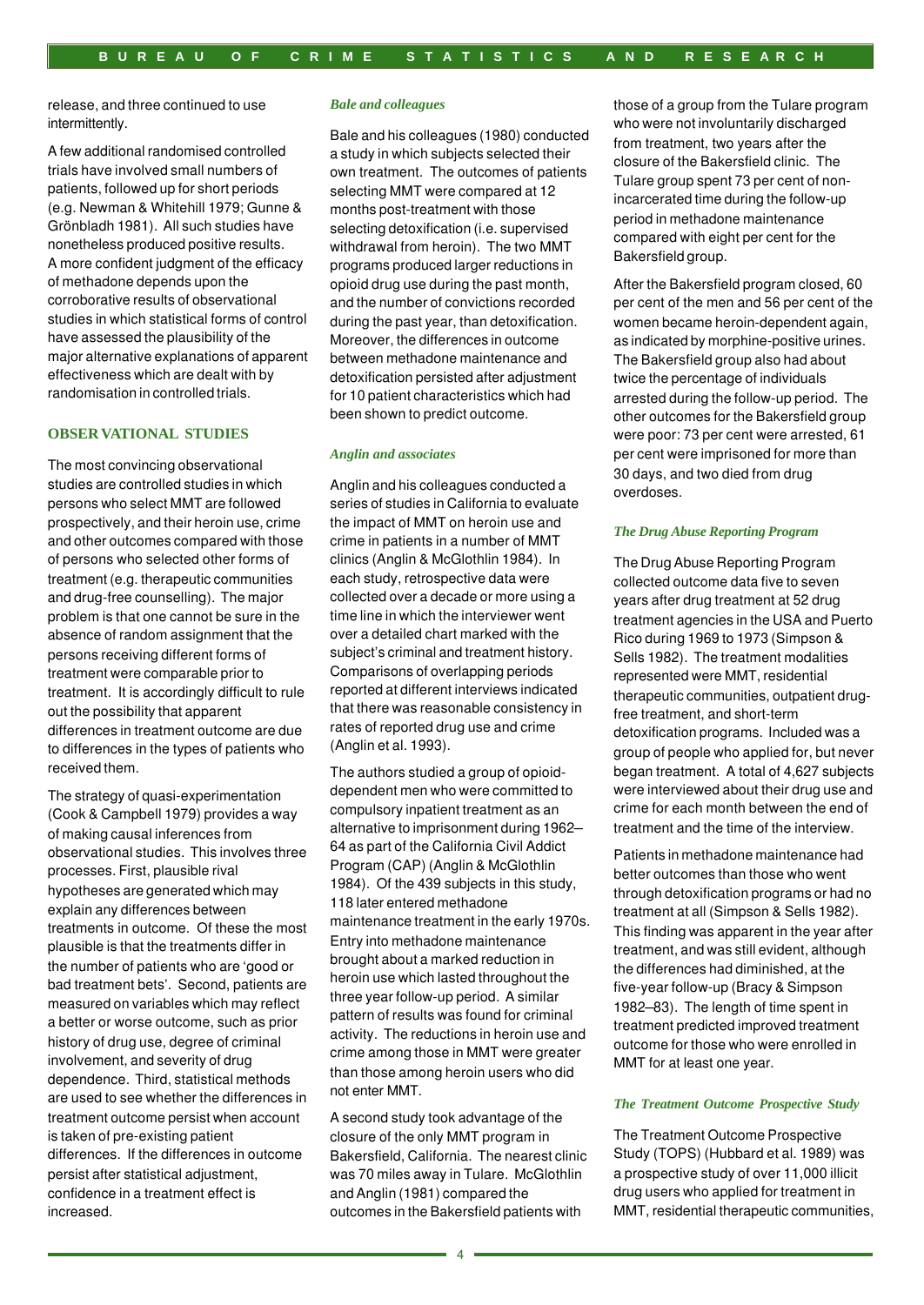and outpatient drug-free treatment. All applicants in 1979, 1980 and 1981 were interviewed about their drug use and criminality, and were then followed up at three months, one year, two years and at three to five years after treatment. Illicit drug use and criminal activity were assessed by self-reports which were validated. Statistical methods were used to control for potential confounding variables.

All three treatment modalities were associated with a reduction in illicit drug use but MMT had the best retention rates: after three months, 65 per cent of methadone patients remained in treatment, whereas less than 40 per cent of the outpatient drug-free clients and 44 per cent of the residents in therapeutic communities remained in treatment more than three months. At the end of six months 50 per cent of patients were still in methadone maintenance treatment.

Patients in methadone maintenance substantially reduced their heroin use while in treatment, with less than 10 per cent regularly using heroin (weekly or daily) after three months. Criminal activity was also reduced. A third of patients in MMT reported committing a predatory crime in the year before treatment. This dropped to 10 per cent during the first month of treatment. Significant reductions in self-reported predatory crime were only observed while patients remained in methadone maintenance.

## **PRE-POST STUDIES OF TREATMENT EFFECTIVENESS**

Pre-post observational studies are those in which persons entering MMT are followed over time to assess changes in their drug use and crime. In the absence of any comparison treatment condition, the contribution of MMT to changes in behaviour is assessed by examining the relationship between length of time in treatment and patient outcome. Such studies are weaker than controlled observational studies because it is difficult to rule out the alternative explanation that the patients who were the least dependent on opioids, and the most motivated to discontinue their drug use, were the most likely to remain in treatment.

The quasi-experimental strategy can provide a limited test of this alternative explanation. First, the hypothesis that patients with a good outcome were more likely to be those retained in treatment can be tested by comparing the characteristics of those who do and do not remain in treatment. Second, if there are differences between those who stay and those who leave, statistical methods can be used to discover whether the relationship between treatment duration and patient outcome persists when differences in patient characteristics are taken into account.

#### *Gearing and Schweitzer*

Gearing and Schweitzer (1974) provided an independent evaluation of the outcome of 17,500 patients admitted to Dole and Nyswander's long-term methadone maintenance program between January 1964 and December 1971. The demographic characteristics of patients entering the program changed over the period of study but retention in treatment was high (namely, 90% after one year, 80% after two years and 75% after three years). Retention in treatment was associated with improved social productivity, reduced crime and a reduced mortality rate. The rates of arrest decreased with time in treatment, namely, 7 per cent in the first year, 5 per cent in the second year, 3 per cent in the third year, and 3 per cent in the fourth year. Gearing and Schweitzer's results are noteworthy in showing very high rates of retention in treatment, and that positive outcomes were sustained over four cohorts of 17,500 patients who were admitted to their program over a period of eight years.

#### *Ball and colleagues*

Ball and Ross (1991) evaluated six MMT programs, two in each of Baltimore, Philadelphia and New York, over a threeyear period between 1985 and 1987. During 1985–86, 633 male patients were interviewed, and 506 were interviewed a year later about their drug use history, their last period of injecting drug use, and their past and current criminal activity. At follow-up 388 remained in treatment and 107 had left treatment at some time during the intervening year.

Prior to entering MMT the sample had a total of 4,723 arrests, a mean of nine arrests for the 86 per cent of the sample who had been arrested. Sixty-six per cent of the group had spent some time in gaol

and 36 per cent had been imprisoned for two years or more. The sample admitted to 293,308 offences a year prior to MMT entry, with each offender committing an average of 601 crimes per year (range 1 to 3,588) on an average of 238 days a year.

After entry to MMT, the total number of self-reported offences declined to 50,103 crimes per year, while the mean number of crime days per year decreased from 238 to 69. The number of crime days continued to decline with the number of years spent in treatment. The estimated reduction in the number of crimes committed was 192,000 offences per year. The study may have over-estimated the impact of MMT in that it compared self-reported crime during the last period of addiction with that during treatment. Nonetheless, the magnitude of the reduction in crime is consistent with that observed in comparisons of crime rates in periods of daily heroin use and abstinence in the community. It is also unlikely to be due to regression to the mean because it was so large and it was sustained as long as the user remained in treatment.

#### **A COMPARISON OF RANDOMISED AND OBSER VATIONAL STUDIES**

The observational studies generally support the randomised controlled trials in showing that MMT reduces heroin use and criminal activity but the average retention rates and rates of heroin use in MMT in the observational studies were not as impressive as those reported from the randomised controlled trials. There are a number of possible explanations for this.

First, the randomised controlled trials have probably provided an optimistic estimate of treatment effectiveness. In order to produce clear results, such studies usually exclude some of the more difficult patients and they often have a greater degree of control over the quality of the treatment than usually occurs under the exigencies of clinical practice.

Secondly, many current MMT programs in the USA have departed from the original model of Dole and Nyswander in directions that are likely to reduce average effectiveness, namely, by reducing average methadone dose and by placing pressure on patients to become abstinent from all opioids,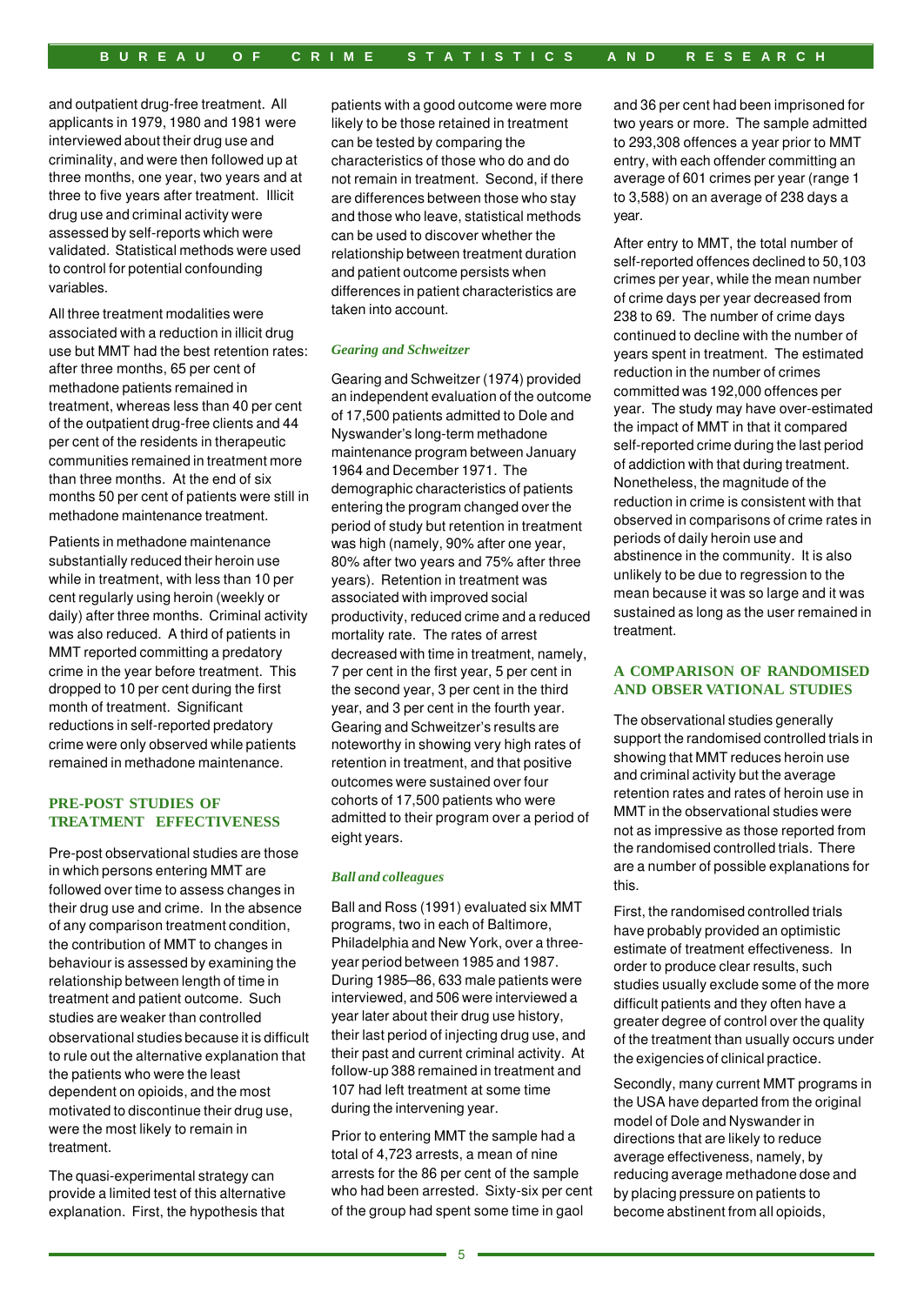including methadone (D'Aunno & Vaughn 1992).

Thirdly, there have been important changes in patterns of illicit drug use between the time when MMT was introduced and when the more recent observational studies were conducted. Cocaine use in particular has become widespread among methadone patients. Since methadone neither blocks the effects of cocaine nor averts withdrawal symptoms, it has had minimal impact on the use of this and other non-opioid illicit drugs (Hubbard et al. 1989).

### **THE RELEVANCE OF US RESEARCH TO AUSTRALIA**

There has been limited Australian research on the impact of MMT on drug use and crime. In its absence, it has been assumed that the results of American research are applicable in Australia. On the whole, this is probably a reasonable assumption for reductions in heroin use and HIV. It may require some qualification in the impact of MMT on crime.

The goals and policies of Australian methadone programs (Burgess et al. 1990; Baillie et al. 1991) are similar to those in American MMT programs (e.g. D'Aunno & Vaughn 1992; General Accounting Office 1990). The Dole and Nyswander model of MMT was substantially modified during the popularisation of methadone treatment during the 1970s (Gerstein & Harwood 1990; Burgess et al. 1990), with the goal in many programs shifting from long-term maintenance towards the achievement of abstinence from all opioid drugs within a few years (D'Aunno & Vaughn 1992; Gerstein & Harwood 1990). MMT expanded greatly in Australia during the middle 1980s (Ward et al. 1992). With the advent of the HIV epidemic and the National Campaign Against Drug Abuse goal of harm minimisation, the prevention of HIV transmission among injecting drug users was given a higher priority than the traditional goal of eliminating illicit drug use.

American and Australian methadone patients have long histories of opioid dependence (e.g. Dobinson & Ward 1987; Hall et al. 1993; Reynolds & Magro 1976) but they differ in ethnic composition. American programs contain large proportions of African and Hispanic Americans whereas there is no large

ethnic group among Australian opioid users. The importance of this difference in ethnicity is diminished by the effectiveness of MMT in controlled clinical trials in Bangkok, Hong Kong, New York, and Stockholm. Similar relationships have also been observed between program characteristics (e.g. dose and duration of treatment) and outcome in America (Ball & Ross 1991) and Australia (e.g. Bell et al. 1995; Caplehorn & Bell 1991). MMT patients in both the USA and Australia have extensive histories of criminal involvement and experiences of incarceration, with the majority of Australian MMT patients having criminal convictions and engaging in a wide range of offences to fund their drug use (Dobinson & Ward 1987; Hall et al. 1993).

There are differences in the cost of illicit drugs and in the availability of social welfare between Australia and the USA which need to be considered when using US studies to estimate the impact of MMT on crime in Australia. Until recently, street prices of heroin in Australian cities have been considerably higher than those in New York (Australian Bureau of Criminal Intelligence 1995; Johnson et al. 1985). This might be expected to encourage more Australian heroin users to engage in crime to finance their heroin use. Operating in the opposite direction is the greater degree of social welfare and health services available to Australian than American heroin users. This might reduce the need of Australian heroin users to engage in crime to provide for food and shelter, as happens among New York addicts who are more often homeless and have limited social welfare income (Johnson et al. 1985).

Despite these differences, the limited Australian evidence on the impact of MMT on crime is consistent with American research. Bell et al. (1992) for example, conducted a prospective cohort study in which they examined the impact of MMT on rates of conviction for drug and property offences. They found that the rate of property convictions dropped by approximately a third for each year that dependent heroin users spent in MMT. Moreover, this relationship persisted after statistical adjustments were made for differences in the characteristics between those who remained in MMT and those who did not.

More recently, Bell et al. (1995) partially replicated the Ball and Ross (1991) study by following a cohort of 300 patients in three Sydney private MMT programs over a year. Self-reported crime days in the last 30 days of active addiction were compared with the number in the last 30 days on MMT. The percentage reporting drug selling declined from 40 per cent to 12 per cent and the percentage engaging in property crimes declined from 35 per cent to 9 per cent. The number of days in the last 30 on which they reported engaging in each type of offence declined from 21 to 11 for drug selling and from 18 to 9 for other crime. The percentage engaging in any income-generating crime in the previous 30 days declined from 59 per cent to 20 per cent (Bell et al. 1995). Analyses of changes in rates of convictions for property and drug offences from before treatment to after treatment confirmed the self-reported reductions, with rates of property offences declining from 0.75 per annum to 0.22, while those for drug offences declined from 0.30 to 0.06.

## **AN OVERALL APPRAISAL**

The overall impact of MMT on crime can be evaluated by the degree to which the evidence satisfies a modified set of criteria for causal inference (Hill 1965). Although no single criterion is necessary, the more that are satisfied, the greater our confidence that a causal relationship exists between MMT and a reduction in crime.

*Strength of association*: The relationship between MMT and a reduction in criminal behaviour is, on average, a reasonably strong one. The rate of both self-reported crime and convictions approximately halves with each year that a patient remains in treatment.

*Consistency*: A relationship between methadone treatment and reduced drug use and criminal behaviour has been consistently observed in controlled trials, quasi-experimental studies, comparative studies, and pre-post-studies in the USA, Sweden, Hong Kong and Australia. This relationship is most consistent in MMT programs that use methadone doses above 60 mg and which have maintenance as their treatment goal. It has been consistently found for both selfreported and officially recorded crime.

*Specificity*: The effects of MMT are most evident on those outcomes it has been designed to change: opioid use and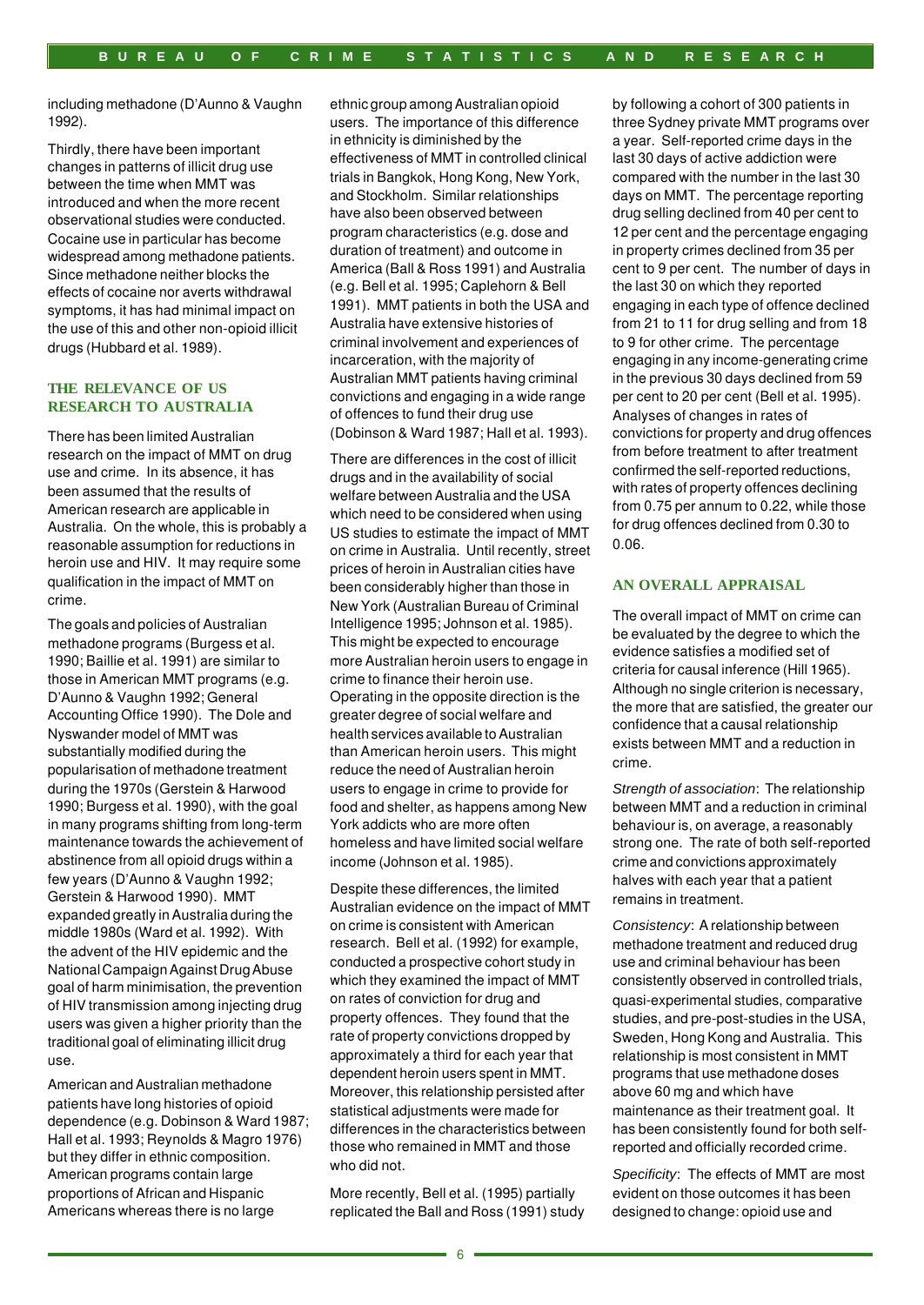criminal behaviour motivated by the need to finance illicit opioid use.

*A dose-response relationship*: First, there is a relationship between the dose of methadone received and treatment retention and reduction in drug use and crime. Both within individual programs and between programs, the higher the dose of methadone, the longer the retention in treatment and the greater the reduction in drug use and criminal behaviour. Secondly, there is a relationship between treatment duration and benefit: the longer patients remain in treatment, the better the outcome. This relationship does not appear to be explained by a higher retention rate among patients who have a good prognosis.

*Plausibility*: The rationale for the effectiveness of methadone maintenance is plausible. Opioid dependence is characterised by a preoccupation with procuring illicit opioid drugs which persists to the detriment of the user's health and well-being. The provision of methadone, in doses which avert withdrawal and reduce the positive effects of illicit opioid use, reduces opioid use and the necessity for users to engage in drug dealing and property crimes to procure opioid drugs.

*Coherence*: The evidence on the effects of methadone maintenance is coherent with what is known about the natural history of opioid drug use: by the time patients present for treatment they have a long history of opioid use so it takes time for methadone maintenance to achieve its benefits; opioid dependence is a chronic condition with a high rate of relapse, so the effects of methadone maintenance treatment appear to last only while people remain in treatment.

*Experiment*: Although there is limited experimental evidence of the effectiveness of methadone maintenance, it is consistently positive. There are only three controlled trials of comprehensive methadone maintenance over periods of a year or more (Dole et al. 1969; Newman & Whitehill 1979; Gunne & Grönbladh 1981), all involving small numbers of patients and conducted in three very different cultural settings. All found that MMT produced substantial reductions in opioid drug use and crime.

Thus, when the available evidence is taken as a whole there are good reasons for believing that **on average** MMT reduces injecting heroin use and criminality. The phrase 'on average' implies a number of caveats.

First, MMT substantially reduces but does not eliminate crime committed by opioiddependent persons. About half of those who enter MMT leave within 12 months and a substantial proportion of those who stay in treatment continue to use heroin and engage in criminal behaviour, although at much lower rates than before they entered treatment.

Second, there is considerable variability in the effectiveness of different MMT programs in reducing drug use and criminal acts. The factors responsible for this probably include the clientele of the programs, the dose of methadone given, the treatment philosophy, the duration of treatment, the quality of the therapeutic relationships, and the intensiveness of ancillary services (Ball & Ross 1991).

Third, the most effective MMT programs are those which resemble the model introduced by Dole and Nyswander in providing higher doses of methadone as part of a comprehensive treatment program with maintenance rather than abstinence as a treatment goal (Ward et al. 1992).

Fourth, the benefits of methadone maintenance only continue as long as patients remain in treatment. Patients who discontinue treatment seem to relapse to opioid use at a high rate. Any expectation that MMT will increase abstinence post-treatment is misplaced, although long-term MMT does not appear to reduce the chances of achieving abstinence (Maddux & Desmond 1992).

# **THE MARKET FOR MMT IN AUSTRALIA**

Could the amount of heroin-related drug and property crime in the Australian community be reduced by increasing the number of heroin users who are enrolled in MMT? An answer to this question requires a description of the current supply of MMT in Australia, an analysis of the factors that influence the demand and uptake of MMT, and a discussion of the costs and benefits of various ways of increasing the numbers of heroin users enrolled in MMT.

#### **THE SUPPLY OF MMT IN AUSTRALIA**

As at June 1994, there were 14,996 persons enrolled in MMT in Australia. Just over half of these (55%) were enrolled in New South Wales, with the remainder distributed across the other States and Territories as follows: Victoria 19 per cent, Queensland 13 per cent, South Australia 6 per cent, Western Australia 4 per cent, Australian Capital Territory 2 per cent, and Tasmania 0.6 per cent (Commonwealth Department of Human Services and Health 1995).

The number of persons enrolled in MMT has increased steadily over the past decade from 4,446 in June 1987 to 14,996 in June 1994 (and an estimated 18,000 by June 1995). The participation rate per 100,000 of the population aged 15 to 44 has increased from 59 in June 1987 to 182 in June 1994 (Commonwealth Department of Human Services and Health 1995). In New South Wales, the numbers enrolled in MMT have increased from 3,195 in June 1987 to 9,479 in June 1995, and the participation rates from 73 to 199 per 100,000 of adults aged over 15 years (New South Wales Drug and Alcohol Directorate 1996).

Within New South Wales, the regions with the largest numbers of patients enrolled and the highest participation rates have been in the Sydney metropolitan area. As at June 1995, Eastern Sydney had 1,838 MMT clients (a participation rate of 681 per 100,000), Western Sydney had 1,480 clients (308 per 100,000), Central Sydney had 974 clients (356 per 100,000) and South Western Sydney had 1088 clients (206 per 100,000). MMT clients have been predominantly male (62%) for most of the past decade but their average age has increased by about six months per year between June 1987 and June 1994 (from 31 to 35 years for males and from 29 to 33 for females) (New South Wales Drug and Alcohol Directorate 1996).

In the past seven years, the largest increase in the supply of MMT places has come from the expansion of MMT provided in the private sector, rather than from an expansion of publicly funded MMT programs (Commonwealth Department of Health and Human Services 1995). That is, there has been a larger increase in persons receiving MMT from private medical practitioners than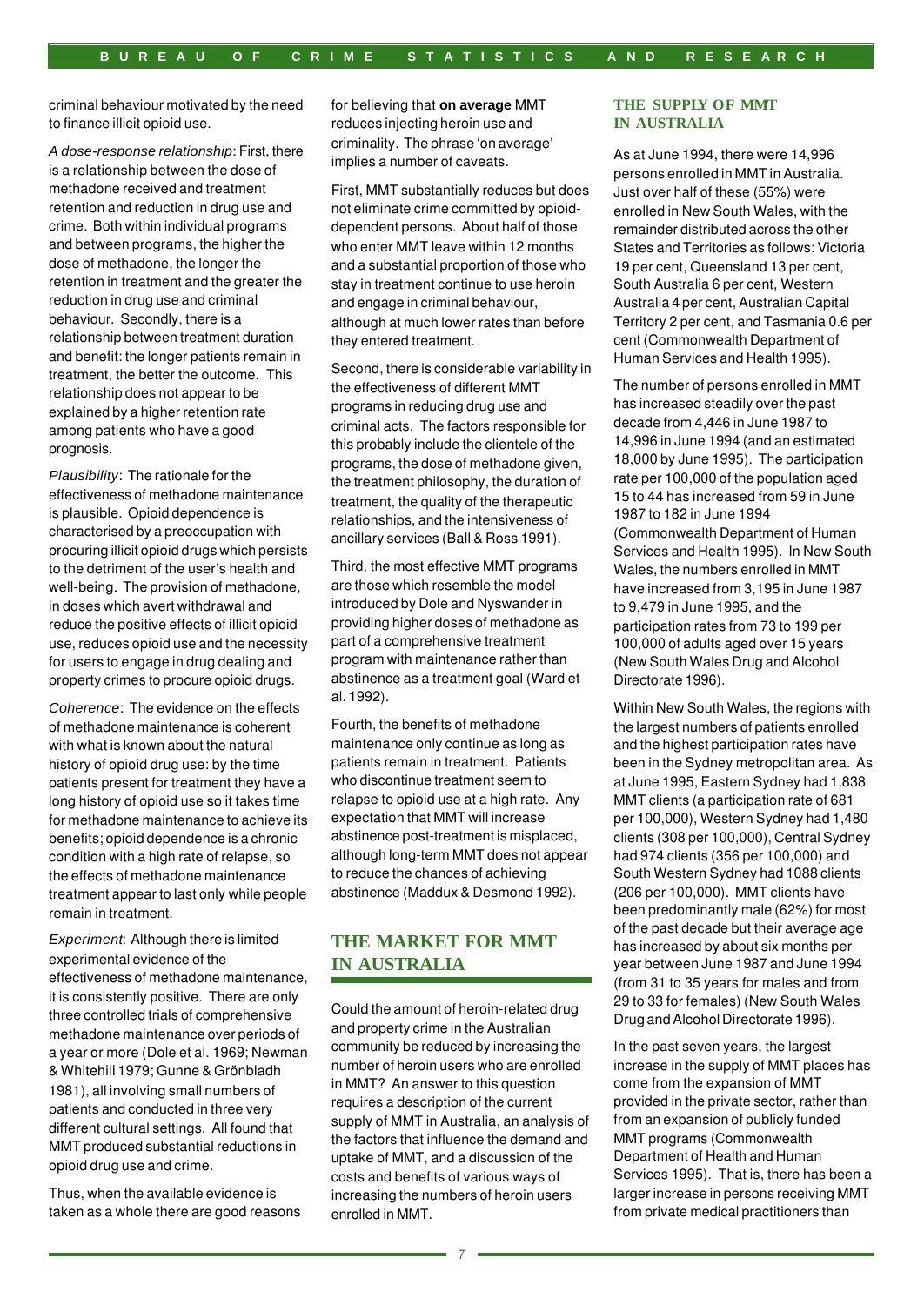from publicly-funded MMT programs. Nationally, the number of clients enrolled in public programs increased from 2,701 in June 1987 to 6,541 in June 1994 while over the same period the numbers enrolled in private MMT programs increased from 1,745 to 8,449. The participation rates have increased over the same period from 36 to 79 per 100,000 for public programs and from 23 to 102 per 100,000 in private MMT programs (Commonwealth Department of Human Services and Health 1995). One of the largest increases in private sector MMT places has been in New South Wales where the percentage of MMT places provided in private programs increased from 49 per cent in June 1987 to 68 per cent in June 1995 (New South Wales Drug and Alcohol Directorate 1996).

Private MMT programs are run by general practitioners and psychiatrists who are licensed by the State governments to dispense methadone to opioid-dependent persons. The direct medical costs of these programs are paid by the Commonwealth government through Medicare by bulk-billing for medical services and urinanalyses. Patients also pay a dispensing fee which averages \$40 to \$50 a week.

Private MMT programs generally do not provide any formal counselling for clients but prescribers regularly see their clients (3 times a month on average) for which they receive a consultation fee that is bulk-billed to Medicare. Private programs typically give a higher average methadone dose (64 mgs compared with 59 mgs in public programs) and until recently they had more liberal policies towards giving out take-away methadone doses than the public clinics (giving out an average of 16 per month as against less than 3 per month in public clinics) (Bell et al. 1995).

The most recent data indicate that it costs approximately \$2,662 per annum to provide MMT in Australia in public programs (\$2,623 per annum in New South Wales). The direct costs of private MMT programs to government are considerably less: \$552 per annum for programs run by general practitioners and \$1,728 for those run by psychiatrists. These estimates do not include the direct costs paid by clients (\$2,340 per annum at \$45 per week over 52 weeks). When the clients' contribution is added, the

average costs of MMT provided in private programs (\$2,892 for general practitioners and \$4,068 for psychiatrists) are higher than MMT provided in public programs. In 1993/94 it was estimated that the States and Commonwealth governments contributed \$15.2m and \$15.3m respectively to the costs of providing public and private MMT in Australia (Commonwealth Department of Health and Human Services 1995).

#### **THE DEMAND FOR MMT**

The most recent estimate is that there were approximately 59,000 dependent heroin users in Australia in 1991 (Hall 1995). Even if there has been no major increase since then, it would be unwise to assume that the potential demand for methadone treatment is equal to 41,000, that is, the discrepancy between the estimated number of regular heroin users in the population (59,000) and the number who are currently enrolled in methadone maintenance treatment (18,000).

First, the size of the heroin-using population may have increased recently (Hall 1995). Second, not all dependent heroin users are interested in drug treatment in general, or in MMT treatment in particular. A substantial minority become abstinent without seeking professional assistance (Biernacki 1986; Johnson 1978), and a substantial proportion of those who enrol in drug treatment, including MMT, drop out. Studies of street heroin users have also identified heroin users who actively avoid involvement in MMT (Beschner & Walters, 1985; Johnson et al. 1985).

#### *Factors influencing demand for MMT*

The demand for MMT treatment will be affected by the balance of the benefits and costs of the heroin-using lifestyle. Among the costs that push dependent heroin users into treatment has been the advent of HIV/AIDS among injecting drug users a decade ago. The threat of lifethreatening and chronic infectious diseases has been accentuated by the recent recognition of the high incidence and prevalence of hepatitis C infection among Australian injecting drug users (Crofts et al. 1993). Other costs of heroin use that push dependent users into treatment may include the impact of law enforcement strategies on the street price of heroin (Weatherburn & Lind 1995).

Very little research has been conducted on the reasons why dependent heroin users decide to stop their heroin use. Joe et al. (1990) report data on reasons given by 372 daily heroin users. The most commonly cited reasons were feeling 'tired of the hustle' involved in maintaining daily heroin use (83%) and the feeling that the individual had 'hit bottom' and needed to make a dramatic change in his/ her life (82%). The next most common reasons were having experienced a major personal or special life event, such as entering a new relationship or having children (66%), fearing being gaoled (57%) and having family responsibilities (56%). Specific aspects of heroin-using life style included: the high cost (40%) and the poor quality of heroin (36%), being tired of having no money (34%), fearing a drug overdose (31%) and fear of being sent to gaol (30%). A sample of 247 Sydney methadone clients interviewed by Weatherburn and Lind (1995) gave similar reasons for stopping their heroin use: 97 per cent were 'tired of the lifestyle', 67 per cent thought that heroin was 'too expensive', and 30 per cent had been in trouble with the police.

Less is known about what factors influence whether or not treatment is sought and, if so, what type of treatment is selected. The attractiveness of different forms of treatment to users is an obvious factor. In the USA, MMT attracts the largest proportion of dependent heroin users (Marsh et al. 1990). If this finding is applicable to Australia, then the increased availability of MMT over the past decade has probably contributed to an increased use of MMT. Evidence from both Australia (Bell et al. 1994) and the US (Woody et al. 1975) also suggests that reducing the barriers to MMT entry by providing rapid assessment and intake increases its attractiveness to heroin users and its success in retaining them in treatment.

Changes in the method of delivering MMT in Australia over the past decade have probably had conflicting effects on demand for MMT. Demand for MMT has probably been increased by more liberal policies towards continuing heroin use while in treatment. The more liberal provision of take-away doses, especially in private MMT programs, has also increased the attractiveness of MMT since the requirement of daily dosing is one of the aspects of MMT most disliked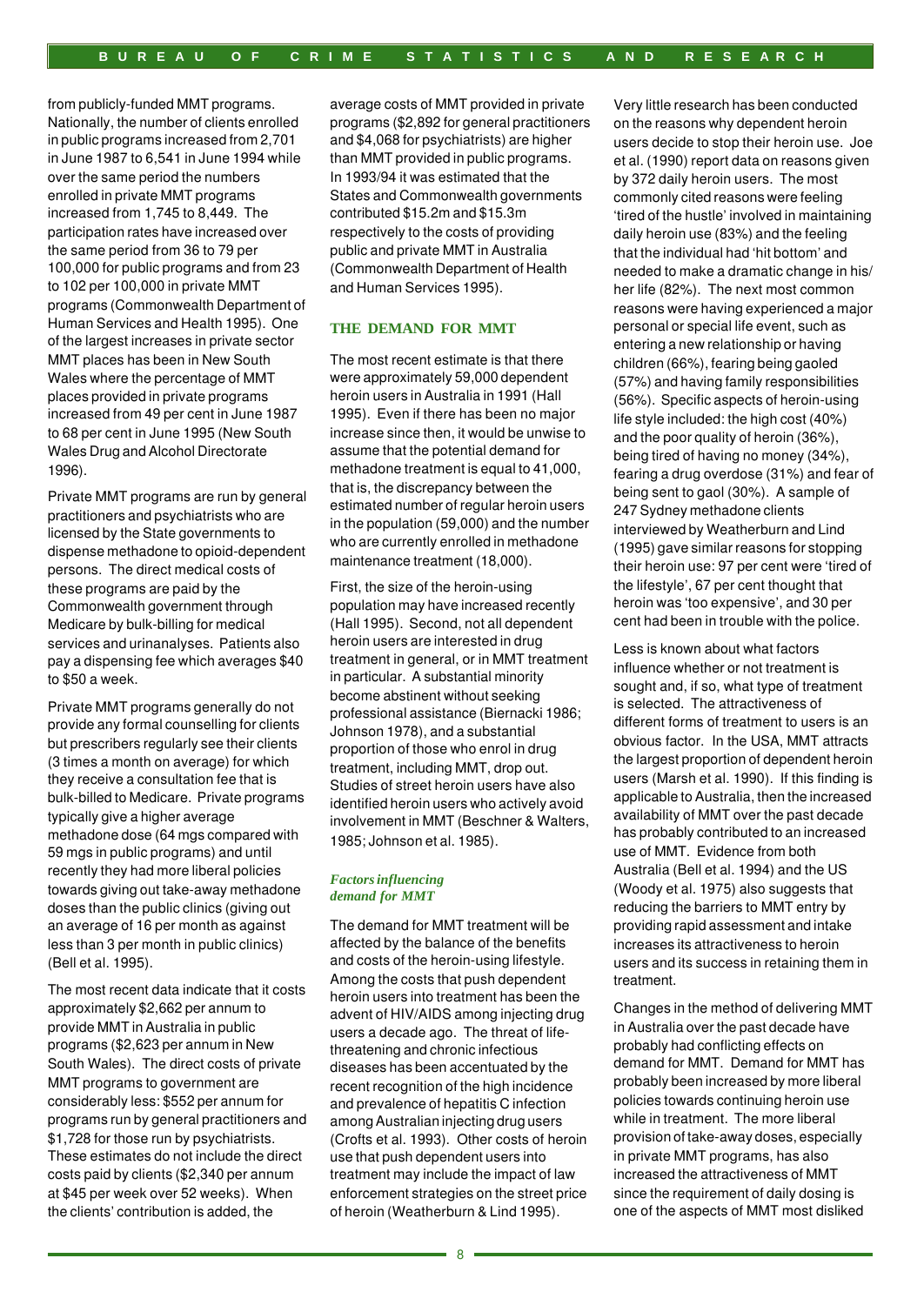by MMT clients (Beschner & Walters 1985; Hunt et al. 1986). The adoption of higher methadone doses and a maintenance approach to treatment in many Australian programs have been shown to increase retention in MMT (Caplehorn & Bell 1991; Caplehorn et al. 1993).

On the other hand, the imposition of direct dispensing charges on users in private and some public MMT programs in some States have probably reduced demand and they may have reduced retention. Concerns have also been expressed that the liberal provision of take-away doses in many private programs provides an incentive to sell methadone and a motive for continued criminal activity to cover dispensing costs. There is, however, little evidence to evaluate these concerns about private MMT programs.

# **INCREASING THE UPTAKE OF OPIOID MAINTENANCE TREATMENT**

## **INCREASING THE PUSH INTO TREATMENT**

Not all of the factors that influence demand for MMT can be easily changed. In the case of law enforcement, for example, the ability of police activity to produce short-term fluctuations in the market price and purity of heroin appears to be limited. Law enforcement may nevertheless encourage entry to MMT by maintaining a high street price for the drug (Weatherburn & Lind 1995). Street level law enforcement may increase the inconvenience of being a regular heroin user, thereby encouraging more dependent heroin users to seek MMT. It remains to be seen, however, whether short-term changes produced by street level enforcement have enduring effects on entry to MMT and, if so, whether these benefits are purchased at the price of counterproductive public health effects, such as, increasing unsafe and risky patterns of drug use (Maher 1996).

#### **THE ROLE OF TREATMENT COERCION**

A popular proposal for increasing the number of dependent heroin users in treatment is to divert them from the criminal justice system into drug

treatment. This option may be especially appropriate for the most criminally involved dependent heroin users who may avoid treatment (Beschner & Walters 1985; Johnson et al. 1985; Kaplan 1983). The evidence from American studies suggests that coercion does not impair the effectiveness of drug treatment, provided that the threat of return to the criminal justice system remains credible (Anglin 1988; Anglin & Hser 1990; Brecht et al. 1993; Gerstein & Harwood 1990; Hubbard et al. 1988; Simpson & Friend 1988).

Elsewhere (Hall 1996) it has been argued that the most ethically defensible form of legally coerced drug treatment is that in which offenders still have a choice as to whether they accept treatment or imprisonment. If they choose to be treated, they should also have a choice of treatment options, rather than being compelled to enter a particular form of drug treatment.

There are two reasons for avoiding an over-enthusiastic embrace of treatment under coercion as a crime control measure. First, it requires funding of additional treatment places for persons under coercion. The failure to do so will place an undue burden on existing community-based treatment services and deprive those who voluntarily seek treatment from receiving it. Second, there is a need to monitor and evaluate drug treatment under coercion to ensure that scarce treatment resources are not wasted on unsuitable clients, that the programs provide effective and humane treatment, and that they provide a credible alternative to imprisonment rather than being seen by offenders and correctional staff as a 'soft option' to be exploited by those who wish to evade imprisonment (Gerstein & Harwood 1990).

# **INCREASING THE ATTRACTIVENESS OF OPIOID MAINTENANCE TREATMENT**

Our ability to increase the attractiveness of MMT by increasing its availability is limited by the willingness of government (either Federal or State) to fund an everincreasing number of MMT places. Sooner or later a limit will be imposed on funds for MMT and this will require more efficient and less expensive ways of delivering opioid maintenance treatment. Some of these alternative methods of delivery may also prove more attractive to dependent heroin users than the current ones.

One alternative is to experiment with general practitioners as prescribers and community pharmacies as dispensers of methadone. The more expensive multidisciplinary public MMT clinics, and the specialist private MMT programs, could be restricted to stabilising new, and dealing with more difficult, clients. These alternative community MMT programs may be more attractive to dependent heroin users than the large, highly visible and controlling specialist clinics. The mainstreaming of MMT within primary and generalist health services may also increase MMT uptake by reducing the stigma of being a MMT patient. It remains to be seen how many general practitioners and pharmacists are prepared to be involved in providing this type of MMT.

Another approach may be to use longeracting opioid drugs, such as buprenorphine and LAAM, as maintenance agents. Because these drugs have a longer half-life than methadone, the frequency of dosing would be three times a week rather than daily. In addition to reducing costs, it would remove the need for daily dosing and supervision that many MMT clients dislike. Buprenorphine has the additional advantages of a lower risk of overdose, and an easier withdrawal than methadone which has a bad (if not always deserved) reputation among heroin users for its addictiveness, side effects and overdose risk (Beschner & Walters 1985; Hunt et al. 1986; Rosenblum et al. 1991).

We should also consider increasing the number of MMT spaces by providing more systematic assistance to stable MMT patients who want to withdraw from methadone. This should be done without placing pressure on clients to become abstinent. That is, it should be the choice of the client to stop, not the result of imposing an arbitrary time limit on enrolment in MMT. It may be achieved by improving relationships between MMT and drug-free treatment services, or it may require the development of organised aftercare and support services in some MMT programs.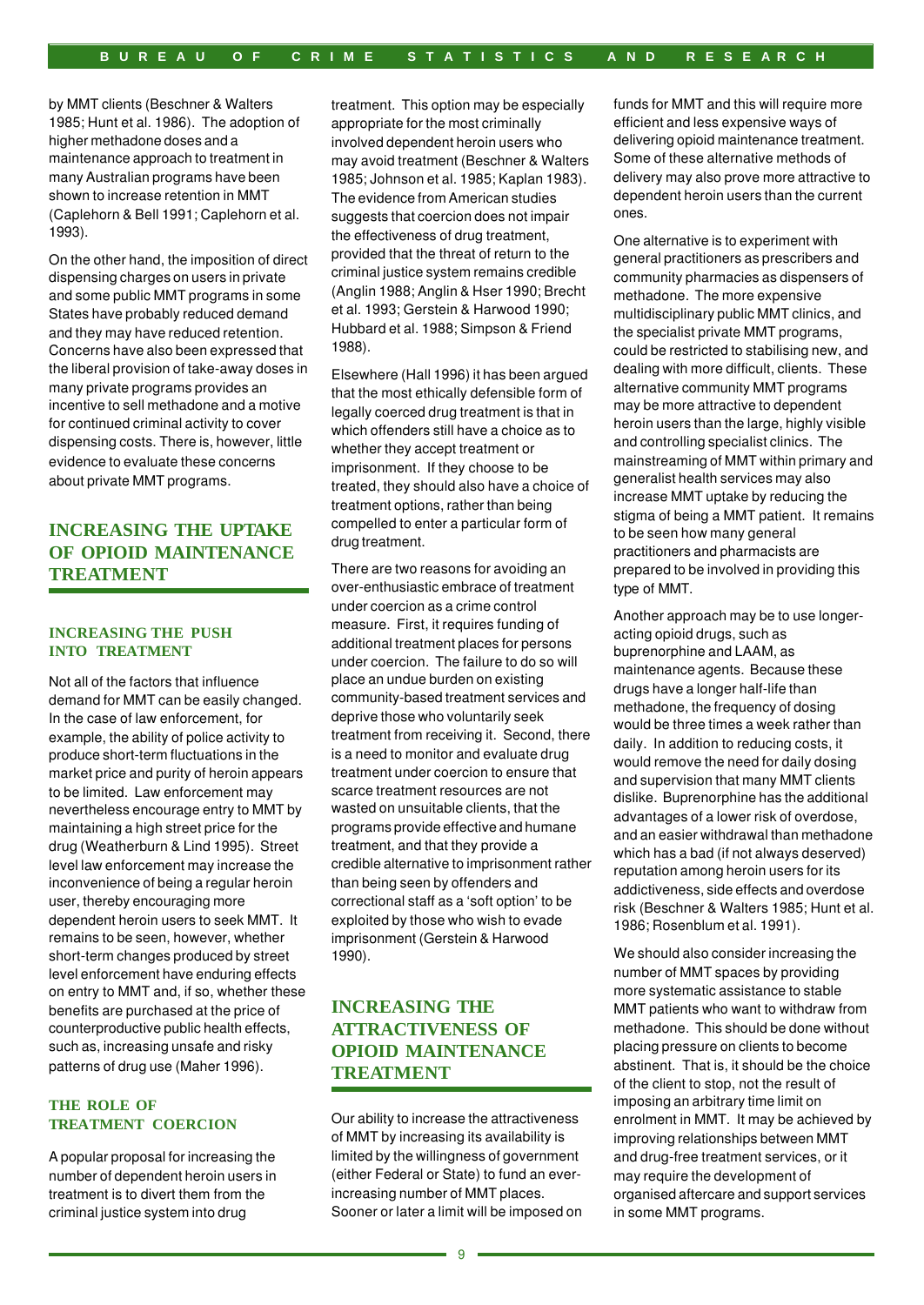The attractiveness of MMT to heroin users can be most directly achieved by various changes in program policies and philosophies. These include increasing average methadone doses, giving clients greater control over their dose, being more tolerant of intermittent heroin use earlier in treatment, and adopting more liberal policies on take-away doses of methadone. 'Streaming' may also be introduced into some programs. This involves providing, in addition to standard MMT, low threshold programs that have a less onerous assessment process and which make fewer demands upon patients to change drug use or behaviour. Some of these changes have been made in Australian MMT programs in response to HIV/AIDS; they may partly explain the increase in the numbers of heroin users seeking MMT.

Even if public funds were inexhaustible, there may be limits on public tolerance of new MMT clinics being opened within residential areas (Senay 1988). There may also be limits on public tolerance of certain program policies. Reductions in the therapeutic demands made on MMT clients to reduce their opioid drug use, for example, risk blurring distinctions between drug substitution for a therapeutic purpose and the provision of socially sanctioned opioids, albeit under medical supervision. The adoption of take-away policies that are too liberal may lead to increased diversion of methadone to finance MMT and heroin use. This may, in turn, lead to increased methadone overdose deaths, including deaths among heroin users who are not enrolled in MMT, and it may facilitate the injection of oral methadone syrup with adverse health consequences for users (Darke et al. 1995). These program changes may also impair the average effectiveness of MMT in reducing heroin use and crime.

#### **SHOULD WE CONSIDER INJECTIBLE HEROIN MAINTENANCE?**

One way of attracting more heroin users into drug treatment may be to offer injectible heroin maintenance treatment (HMT). Its principal attraction is that it provides dependent heroin users with their preferred drug, heroin, by their preferred route of administration, injection. There are reports of successful clinical experience using this form of maintenance treatment (e.g. Marks 1987). Heroin maintenance treatment is also

currently undergoing a controlled evaluation in Switzerland (Rihs, 1994; Uchtenhagen et al. 1994), and there is a proposal for a trial of HMT in the ACT (Bammer 1995).

Even if we assume that HMT, like MMT, reduces illicit heroin use and crime among those receiving it, its impact at a population level is likely to be small because it is unlikely to reach as large a proportion of the heroin-using population as MMT has over the past decade (Hall 1995). The major restraint upon the number of clients in HMT is societal concern about providing injectible heroin, even when it is restricted to dependent heroin users who receive it under medical supervision.

But even if there were strong public support for HMT the scale of its provision would be modest because its costs are of the order of two to three times those of providing MMT (Rihs-Middle, 1995, personal communication). Given this cost differential, MMT seems preferable on the grounds of cost-effectiveness to HMT if we assume a rough equivalence between HMT and MMT in their impact on heroin use and crime (Hartnoll et al. 1980).

Expectations of HMT need to be realistic. It may provide an additional option for those dependent users who have failed to respond to other forms of treatment, including MMT. It may also have modest benefits for the larger community if it reduced the criminal activity of a small actively criminal group of dependent users, and if it reduced their risks of contracting or transmitting HIV and other infectious diseases.

#### **ETHICAL ISSUES IN EXPANDING MMT**

Any expansion of MMT to reduce drugrelated crime must strike a balance between benefiting heroin users and the wider community. An over-reliance upon legal coercion and punitive law enforcement policies to drive dependent heroin users into MMT runs the risk that it will become primarily a form of social control, rather than a therapeutic alternative to imprisonment. If this were to happen, MMT programs would become progressively more punitive and less attractive to users and the staff who work in them. The high rates of patient and staff turnover would impair the effectiveness of MMT in reducing heroin

use and crime. The net effect of these policies would be to put public support for MMT at risk.

Conversely, an over-reliance on providing user-friendly MMT programs could produce an expensive form of Statesubsidised opioid distribution which had minimal therapeutic benefits to dependent heroin users. It would also be achieved at considerable social cost: the increased economic costs of providing MMT, the costs of the methadone diversion, and perhaps, an increase in methadone overdose deaths, including deaths among individuals who were not enrolled in MMT programs. These outcomes would also reduce public support for MMT programs.

## **CONCLUSIONS**

Many dependent heroin users in contact with law enforcement and treatment agencies engage in high rates of drug dealing and property crime to finance their drug use. Their criminal activity usually begins before their heroin use but the development of heroin dependence intensifies criminal activity and entrenches users in a criminal lifestyle.

There is consistent evidence that MMT reduces heroin use and crime while heroin-dependent persons receive adequate doses of methadone in programs with a maintenance treatment goal. The evidence comes from a small number of randomised controlled trials, the findings of which are supported by a substantial body of observational studies, primarily from the US. There are good reasons for believing that the impact of MMT on crime observed in American studies also occurs among opioiddependent persons in Australia who receive MMT.

The number of heroin-dependent persons enrolled in MMT in Australia has increased steadily over the past decade. The factors pushing heroin users into MMT include: the unavailability, high cost and low purity of heroin, possibly the level of police activity directed at user-dealers, and the use of legal coercion to encourage heroin users convicted of drug-related offences to seek treatment.

The factors pulling dependent heroin users into MMT include: the increased availability of drug substitution treatment, its increased attractiveness to heroin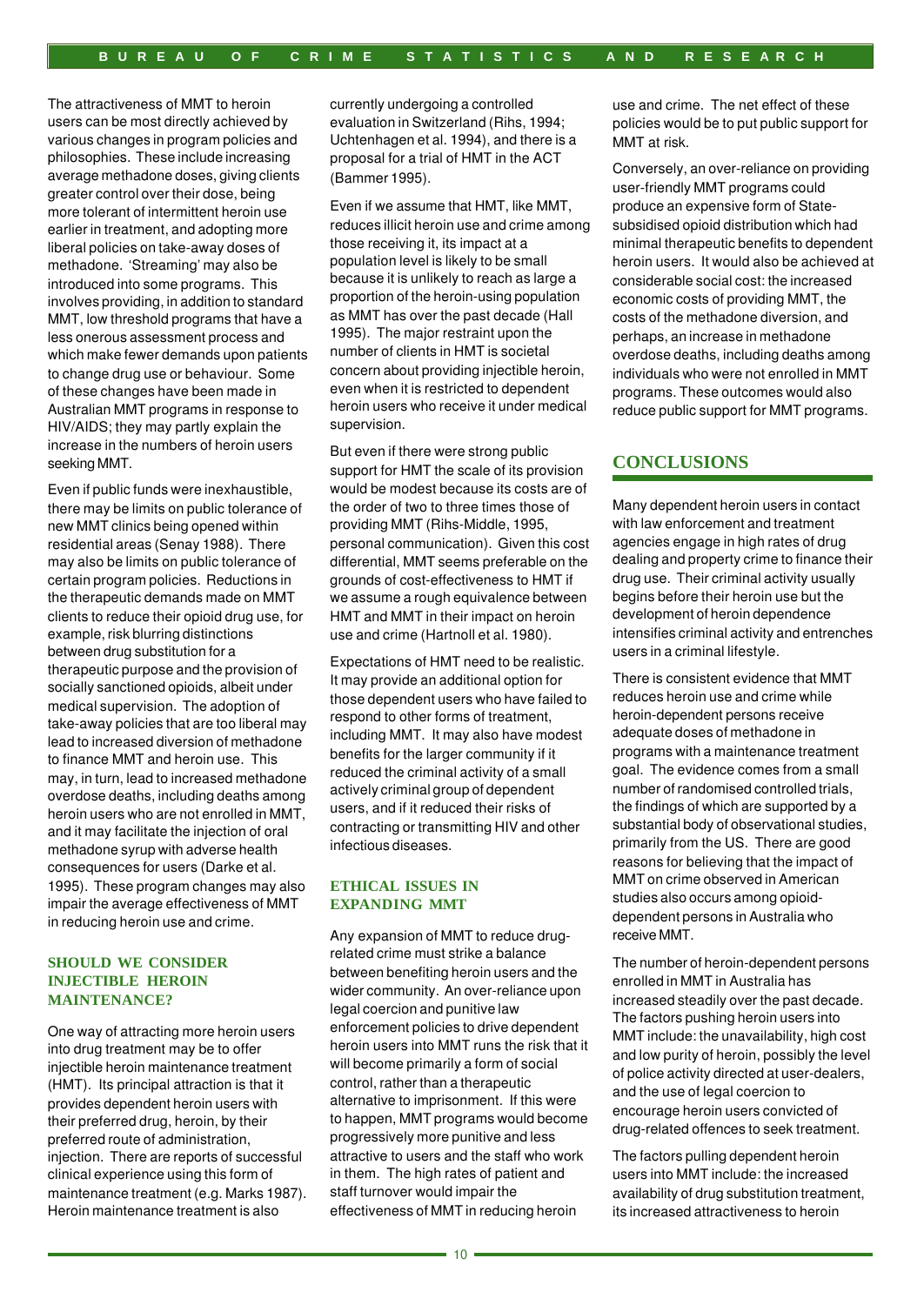users with reductions in the therapeutic demands made upon them, and more liberal take-away doses.

An approach which may be worth a trial is the use of longer-acting opioid drugs like buprenorphine to reduce the frequency of supervised dosing. Alternative methods of MMT delivery also can be trialed, including GP prescribing and pharmacist dispensing of methadone. Heroin maintenance may be one option that could increase the attractiveness of opioid maintenance treatment for a small group of severely dependent heroin users who have failed at other forms of drug treatment. Its impact on heroin use is likely to be modest because of the high costs of providing it and because community concerns will limit its application to large numbers of dependent heroin users.

Any decision to expand availability of MMT as a crime control measure should begin cautiously and be accompanied by sufficient resources to ensure that MMT is adequately delivered. Care should also be taken to ensure that MMT is provided in a way that balances the potentially conflicting interests of dependent heroin users and the general public. A fair balance needs to be struck between benefiting MMT clients (by improving their health and quality of life, reducing their risk of contracting HIV/AIDS and other infectious diseases and reducing their risk of imprisonment) and benefiting the wider community (by reducing the prevalence of HIV/AIDS, and reducing drug-related crime and correctional costs).

## **ACKNOWLEDGMENTS**

I would like to thank the following persons for their assistance in the preparation of this bulletin: Danny O'Connor and his staff at Drug and Alcohol Services, Central Sydney Area Health Services (Gladstone Hall) provided a congenial work environment in which to work while on Special Studies Program from the University of New South Wales; Eva Congreve, Archivist, the National Drug and Alcohol Research Centre, showed her usual unfailing diligence in locating fugitive literature; Peter Congreve, parttime research assistant, was expeditious in obtaining books and copies of articles; Gail Merlin checked references and proofread the text; and the following persons

commented on an earlier draft: Drs Jan Copeland, Shane Darke, Lisa Maher, Jeff Ward, Don Weatherburn (and staff at the Bureau of Crime Statistics and Research), and Deborah Zador.

## **REFERENCES**

Anglin, M. D. 1988, 'The efficacy of civil commitment in treating narcotic drug addiction', in *Compulsory Treatment of Drug Abuse: Research and Clinical Practice*, eds C. G. Leukefeld & F. M. Tims, NIDA Monograph No 86, NIDA, Rockville, MD.

Anglin, M. D. & Hser, Y. I. 1990, 'Treatment of drug abuse', in *Drugs and Crime: A Review of Research*, eds M. Tonry and J. Q. Wilson, University of Chicago Press, Chicago.

Anglin, M. D. & McGlothlin, W. H. 1984, 'Outcome of narcotic addict treatment in California', in *Drug Abuse Treatment Evaluation: Strategies, Progress and Prospects*, eds F. M. Timms & J. P. Ludford, NIDA Research Monograph, 51, National Institute on Drug Abuse, Maryland.

Anglin, M. D., Hser, Y. I. & Chou, C-P. 1993, 'Reliability and validity of retrospective behavioral self-report by narcotics addicts', *Evaluation Review*, vol. 17, pp. 91-108.

Anglin, M. D., Brecht, M. L. & Maddahain, E. 1989, 'Pretreatment characteristics and treatment performance of legally coerced versus voluntary methadone maintenance admissions', *Criminology*, vol. 27, pp. 537-557.

Anthony, J. C. & Helzer, J. E. 1991, 'Syndromes of drug abuse and dependence', in *Psychiatric Disorders in America: The Epidemiologic Catchment Area Study*, eds L. N. Robins & D. A. Regier, The Free Press, New York.

Anthony, J. C., Warner, L. A., & Kessler, R. C. (in press) 'Comparative epidemiology of dependence on tobacco, alcohol, controlled substances and inhalants: Basic findings from the National Comorbidity Study', *Clinical and Experimental Psychopharmacology*.

Australian Bureau of Criminal Intelligence 1995, *1994 Australian Illicit Drug Report*, Australian Bureau of Criminal Intelligence, Canberra.

Baillie, A., Webster, P. & Mattick, R. P. 1991, *National Survey of Treatment Procedures for Opiate Users*, NDARC Working Paper No. 5, National Drug and Alcohol Research Centre, **Sydney** 

Bale, R. N., Van Stone, W. W., Kuldau, J. M., Engelsing, T. M. J., Elashoff, R. M. & Zarcone, V. P. 1980, 'Therapeutic communities vs methadone maintenance. A prospective controlled study of narcotic addiction treatment: Design and one-year follow-up', *Archives of General Psychiatry*, vol. 37, pp. 179-193.

Ball, J. C., Shaffer, J. W. & Nurco, D. W. 1983, 'The day-to-day criminality of heroin addicts in Baltimore - A study in the continuity of offence rates', *Drug and Alcohol Dependence*, vol. 12, pp. 119-142.

Ball, J. C. & Ross, A. 1991, *The Effectiveness of Methadone Maintenance Treatment: Patients, Programs, Services, and Outcomes*, Springer-Verlag, New York.

Bammer, G. 1995, *Report and Recommendations of Stage 2 Feasibility Research Into the Controlled Availability of Opioids*, National Centre for Epidemiology and Population Health and Australian Institute of Criminology, Canberra.

Bell, J., Hall, W. & Byth, K. 1992, 'Changes in criminal activity after entering methadone maintenance', *British Journal of Addiction*, vol. 87, pp. 251–258.

Bell, J., Caplehorn, J. & McNeil, D. 1994, 'The effect of intake procedures on performance in methadone maintenance', *Addiction*, vol. 89, pp. 463-471.

Bell, J., Ward, J., Mattick, R. P., Hay, A., Chan, J. & Hall, W. 1995, *An Evaluation of Private Methadone Clinics*, National Drug Strategy Report Series Number 4, Australian Government Publishing Service, Canberra.

Beschner, G. M. & Walters, J. M. 1985, 'Just another habit? The heroin users' perspective on treatment', in *Life With Heroin: Voices from the Inner City,* eds B. Hanson, G. Beschner, J. M. Walters & E. Bovelle, Lexington Books, Lexington, Massachussets.

Biernacki, P. 1986, *Pathways from Heroin Addiction: Recovery Without Treatment*, Temple University Press, Philadelphia.

Bracy, S. A. & Simpson, D. D. 1982-83, 'Status of opioid addicts 5 years after admission to drug abuse treatment', *American Journal of Drug and Alcohol Abuse*, vol. 9, pp. 115- 127.

Brecht, M. L., Anglin, M. D. & Wang, J. C. 1993, 'Treatment effectiveness for legally coerced versus voluntary methadone maintenance clients', *American Journal of Drug and Alcohol Abuse*, vol. 19, pp. 89-106.

Burgess, P. M., Gill, A. J., Pead, J. & Holman, C. P. 1990, 'Methadone: Old problems for new programmes', *Drug and Alcohol Review*, vol. 9, pp. 61-66.

Caplehorn, J. R. M. & Bell, J. 1991, 'Methadone dosage and retention of patients in maintenance treatment', *Medical Journal of Australia*, vol. 154, pp. 195-199.

Caplehorn, J., McNeill, D. & Kleinbaum, D. G. 1993, 'Clinic policy and retention in methadone maintenance', *International Journal of the Addictions*, vol. 28, pp. 73-89.

Chaiken, J. M. & Chaiken, M. R. 1990, 'Drugs and predatory crime', in *Drugs and Crime: A Review of Research*, eds M. Tonry & J. Q. Wilson, University of Chicago Press, Chicago.

Clayton, R. C. & Tuchfield, B. S. 1982, 'The drug-crime debate: Obstacles to understanding the relationship', *Journal of Drug Issues*, vol. 12, pp. 153-166.

Commonwealth Department of Human Services and Health 1994, *Statistics on Drug Abuse in Australia 1994*, Australian Government Publishing Service, Canberra.

Commonwealth Department of Human Services and Health 1995, *Review of Methadone Treatment in Australia*, Commonwealth Department of Human Services and Health, Canberra.

Cook, T. D. & Campbell, D. T. 1979, *Quasi-Experimentation: Design and Analysis Issues for Field Settings*, Rand McNally, Chicago.

Crofts, N., Hopper, J. L., Bowden, D. S., Beschkin, A. M., Milner, R. & Locarnini, S. A. 1993, 'Hepatitis C virus infection among a cohort of Victorian injecting drug users', *Medical Journal of Australia*, vol. 159, pp. 237-241.

Darke, S., Hall, W., Heather, N., Ward, J. & Wodak, A. 1992, 'Development and validation of a multi-dimensional instrument for assessing outcome among opiate users: The Opiate Treatment Index', *British Journal of Addiction*, vol. 87, pp. 773- 742.

Darke, S., Ross, J. & Hall. W. 1995, *The Injection of Methadone Syrup in Sydney, Australia*, Report Number 23, National Drug and Alcohol Research Centre, 1995.

D'Aunno, T. & Vaughn, T. E. 1992, 'Variations in methadone treatment practices: Results from a national study', *Journal of the American Medical Association*, vol. 267, pp. 253-258.

Dobinson, I. 1989, 'Making sense of the heroin-crime link', *Australian and New Zealand Journal of Criminology*, vol. 22, pp. 259-275.

Dobinson, I. & Ward, P. 1984, *Drugs and Crime: A Survey of New South Wales Prison Property Offenders*, NSW Bureau of Crime Statistics and Research, Sydney.

Dobinson, I & Ward, P. 1987, *Drugs and Crime: Phase II*, NSW Bureau of Crime Statistics and Research, Sydney.

Dole, V. P. & Nyswander, M. 1965, 'A medical treatment for diacetylmorphine (heroin) addiction', *Journal of the American Medical Association*, vol. 193, pp. 80-84.

Dole, V. P. & Nyswander, M. 1967, 'Heroin addiction - a metabolic disease', *Archives of Internal Medicine*, vol. 120, pp. 19-24.

Dole, V. P., Robinson, J. W., Orraca, J., Towns, E., Searcy, P., & Caine, E. 1969, 'Methadone treatment of randomly selected criminal addicts', *New England Journal of Medicine*, vol. 280, pp. 1372-1375.

Eisenhandler, J. & Drucker, E. 1993, 'Opiate dependency among the subscribers of a New York Area private insurance plan', *Journal of the American Medical Association*, vol. 269, pp. 2890-2891.

Elliott, D. S., Huizinga, D. & Ageton, S. S. 1985, *Explaining Delinquency and Drug Use*, Sage Publications, New York.